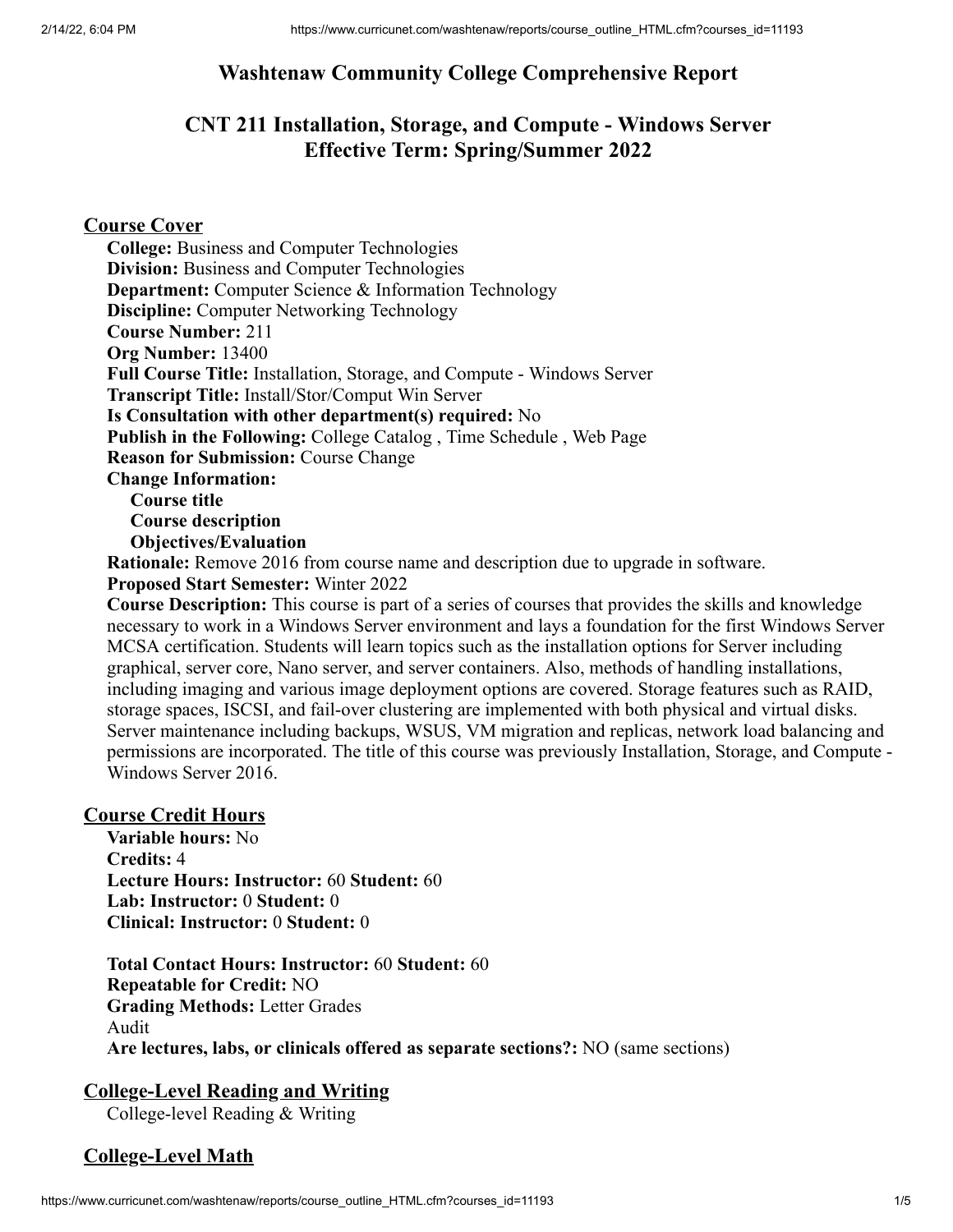No Level Required

#### **Requisites**

#### **General Education**

**General Education Area 7 - Computer and Information Literacy** Assoc in Arts - Comp Lit Assoc in Applied Sci - Comp Lit Assoc in Science - Comp Lit

#### **Request Course Transfer**

**Proposed For:**

Eastern Michigan University

#### **Student Learning Outcomes**

1. Identify the Windows Server editions, the types of installations, including the techniques for configuring the graphical version, Server Core, Nano Server, and Window Server Containers using virtualization techniques within Hyper-V, performing installations over the network and performing subsequent post-installation tasks using the command line and PowerShell.

#### **Assessment 1**

Assessment Tool: Outcome-related written exam questions Assessment Date: Fall 2022 Assessment Cycle: Every Three Years Course section(s)/other population: All sections Number students to be assessed: All students How the assessment will be scored: Departmentally-developed rubric Standard of success to be used for this assessment: 70% of the students will score 70% or higher on the outcome-related questions. Who will score and analyze the data: Departmental faculty

2. Identify the principles related to installing various storage solutions including implementing various forms of RAID, (0,1,3), storage spaces with thin provisioning, and iSCSI fault tolerant storage with simultaneous access from multiple servers.

#### **Assessment 1**

Assessment Tool: Outcome-related written exam questions Assessment Date: Fall 2022 Assessment Cycle: Every Three Years Course section(s)/other population: All sections Number students to be assessed: All students How the assessment will be scored: Departmentally-developed rubric Standard of success to be used for this assessment: 70% of the students will score 70% or higher on the outcome-related questions. Who will score and analyze the data: Departmental faculty

3. Recognize and identify the various implementations of server and client image preparation and deployment, including the use of the DISM and SysPrep Tools, plus implementing Windows Deployment Services in an Active Directory environment.

#### **Assessment 1**

Assessment Tool: Outcome-related written exam questions Assessment Date: Fall 2022 Assessment Cycle: Every Three Years Course section(s)/other population: All sections Number students to be assessed: All students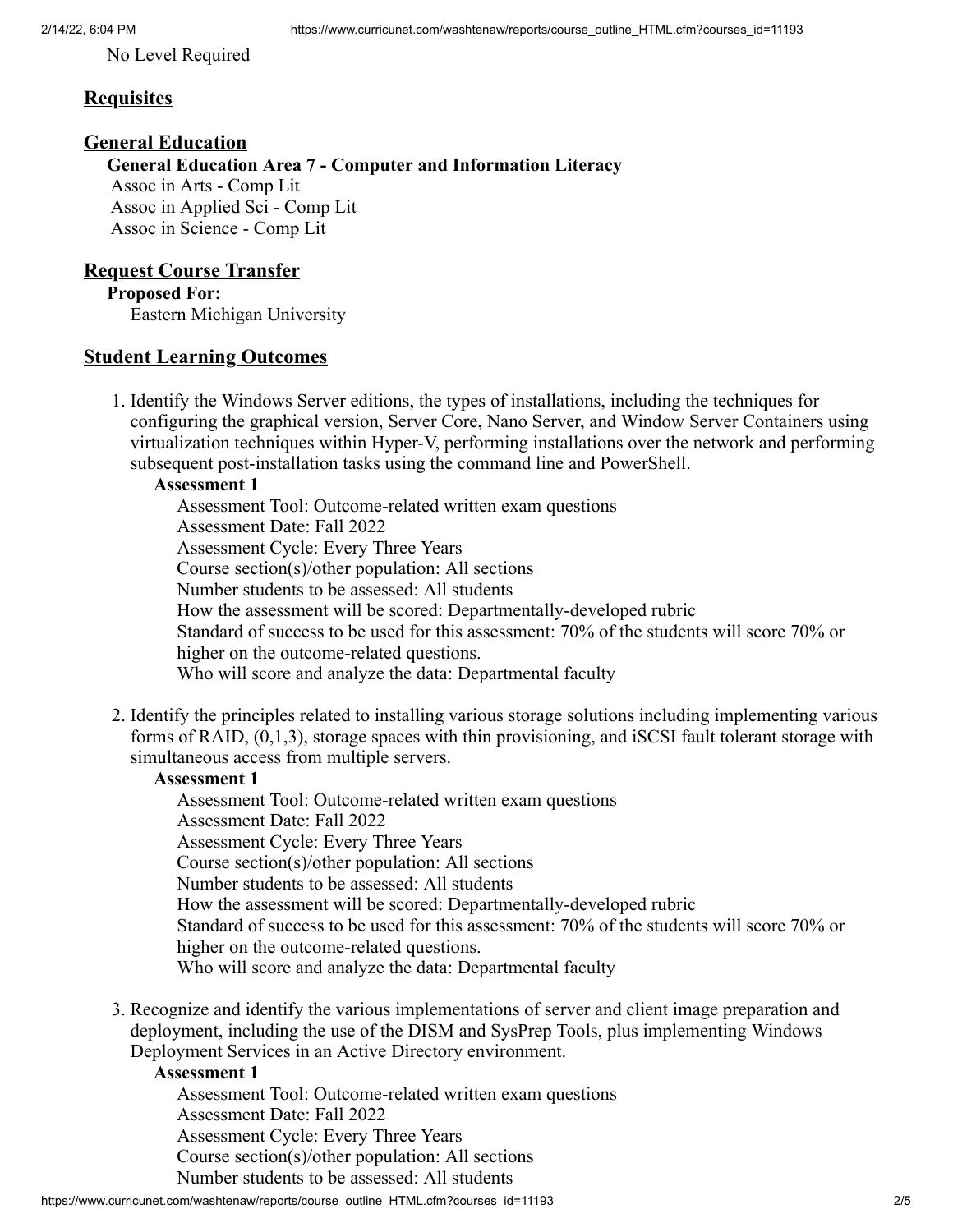How the assessment will be scored: Departmentally-developed rubric Standard of success to be used for this assessment: 70% of the students will score 70% or higher on the outcome-related questions.

Who will score and analyze the data: Departmental faculty

4. Recognize and identify fault tolerant and load balancing solutions, including fail-over clustering with a separate iSCSI network, Network Load Balancing using web servers, and Hyper-V Migration and Replicas transferring live virtual machines between hosts.

## **Assessment 1**

Assessment Tool: Outcome-related written exam questions Assessment Date: Fall 2022 Assessment Cycle: Every Three Years Course section(s)/other population: All sections Number students to be assessed: All students How the assessment will be scored: Departmentally-developed rubric Standard of success to be used for this assessment: 70% of the students will score 70% or higher on the outcome-related questions. Who will score and analyze the data: Departmental faculty

5. Identify and configure maintenance and security implementations including Windows backup, Windows Server Update Services (WSUS), data deduplication, and permissions including NTFS Security as well as share permissions.

## **Assessment 1**

Assessment Tool: Outcome-related written exam questions Assessment Date: Fall 2022 Assessment Cycle: Every Three Years Course section(s)/other population: All sections Number students to be assessed: All students How the assessment will be scored: Departmentally-developed rubric Standard of success to be used for this assessment: 70% of the students will score 70% or higher on the outcome-related questions. Who will score and analyze the data: Departmental faculty

# **Course Objectives**

- 1. Identify the various methods of Windows Server installations including stand-alone, over the network, etc., and the initial configuration of a Server installation including naming, addressing, and other important settings.
- 2. Identify server virtualization techniques including installation of various editions (Server Core and Nano Server) of Windows Server and Windows 10 in a virtual machine, and identify the tools necessary for management of these operating systems remotely and with PowerShell.
- 3. Identify the various editions of Windows Server, including their suggested uses, their price structure, types of licenses/activation techniques and the various options and components associated with each one.
- 4. Define the methods for creating Windows Operating System (OS) Containers, including the Server Core OS and the Web Server OS using the Docker tools, and the methods for the configuration and testing of these systems.
- 5. Identify the components associated with virtual networking, including the three main types of virtual networks, the creation of multiple virtual networks of each type, virtual switch components including MAC and IP addressing, and V-LANs.
- 6. Identify the different forms of basic RAID used with Windows Server, including Raid 0 stripping, Raid 1 - mirroring, Raid 5 - stripping with parity, and testing each form using actual disk failures.
- 7. Create and configure thin provisioning with Windows Server storage space implementations including creating large virtual disks made up of a number of small physical disks, testing of fault-tolerance, hot swapping of disks and disk recovery.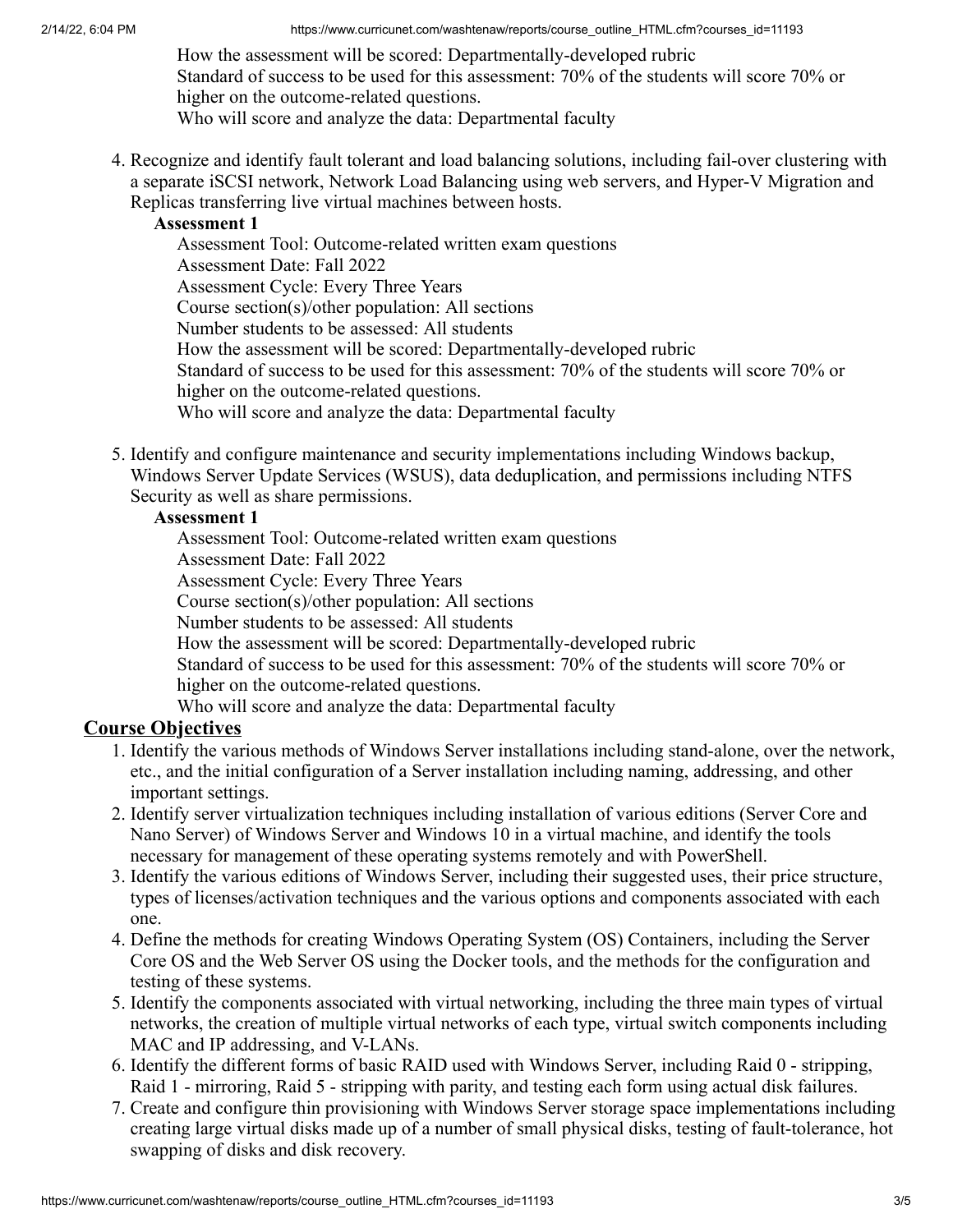- 8. Identify the methods for creating an iSCSI storage solution on a separate high speed network, using a Virtual Server iSCSI target, and two physical Windows Server iSCSI initiators and implement a solution for multiple simultaneous access to the target.
- 9. Differentiate various methods of disk configurations, including converting VHDX to VHD virtual disks and vice-versa, mounting virtual disks as physical disks to make changes in them, and booting natively, virtual operating systems from virtual disks.
- 10. Identify the steps in preparing Windows 10 and Windows Server images including using the Command Line for combining partitions, and running the SysPrep tool for setting operating system uniqueness for an "out of the box" experience.
- 11. Distinguish the various steps in capturing and deploying images with the DISM (Deployment Image Servicing and Management) Tool, including using remote network locations, external media, and options for verification.
- 12. Distinguish the tools used for unattended installations including preparing an XML answer file with the WSIM (Windows System Image Manager) tool and the networking tools, WOL (Wake-on-Lan) and PXE (Preexecution Environment).
- 13. Identify how modularization is used for creating the various versions of Windows Server from a single image file using a base image and adding modules to it for the various versions.
- 14. Define the various components of using Windows Deployment Services for automatic unattended deployment of operating systems including the use of Active Directory, a DNS and DHCP Server, a Windows Deployment Server, and a Network card supporting WOL and PXE.
- 15. Demonstrate using fail-over clustering with a separate internal network having an iSCSi Target including the incorporation of two servers with testing performed to insure proper switch over.
- 16. Recognize and identify the various forms of Virtual Server Migration and where each would be used, including live migration from one physical host to another, quick migration, and storage migration.
- 17. Recognize and identify the forms of Virtual Server Replication from one physical host to another for fault tolerance, including the three different types - planned failover, unplanned failover, and test failover.
- 18. Distinguish the various steps in creation and configuration of the Windows Server Network Load Balancing feature with two separate physically identical web servers including using the NLB Tool for convergence and a client workstation for testing.
- 19. Define and differentiate Windows Server security permissions including local NTFS security permissions, network share permissions, and the interaction between the two plus identify file and folder ownership characteristics.
- 20. Identify the various uses for Windows Server Backup tool, including doing data, system component, and complete operating system backups and restores to/from internal, external, and network-based storage devices.
- 21. Identify the steps required to implement the Windows Server Update Services (WSUS) utility including the use of upstream and downstream servers, configuration of appropriate group policy settings, and actual methods of testing with Windows Client machines.
- 22. Identify the uses of the data deduplication tool to eliminate redundant data throughout disk storage structures to save disk space, including the appropriate testing to measure the effect of its implementation as well as determining the actual location of the sole data copy.

# **New Resources for Course**

Projector for Lectures, Classroom Computers for Projects

# **Course Textbooks/Resources**

Software

Textbooks Zacker, Craig. *Installation, Storage, and Compute Windows Server 2016*, 1st ed. Microsoft, 2017, ISBN: 0-7356-9882-1. Manuals Periodicals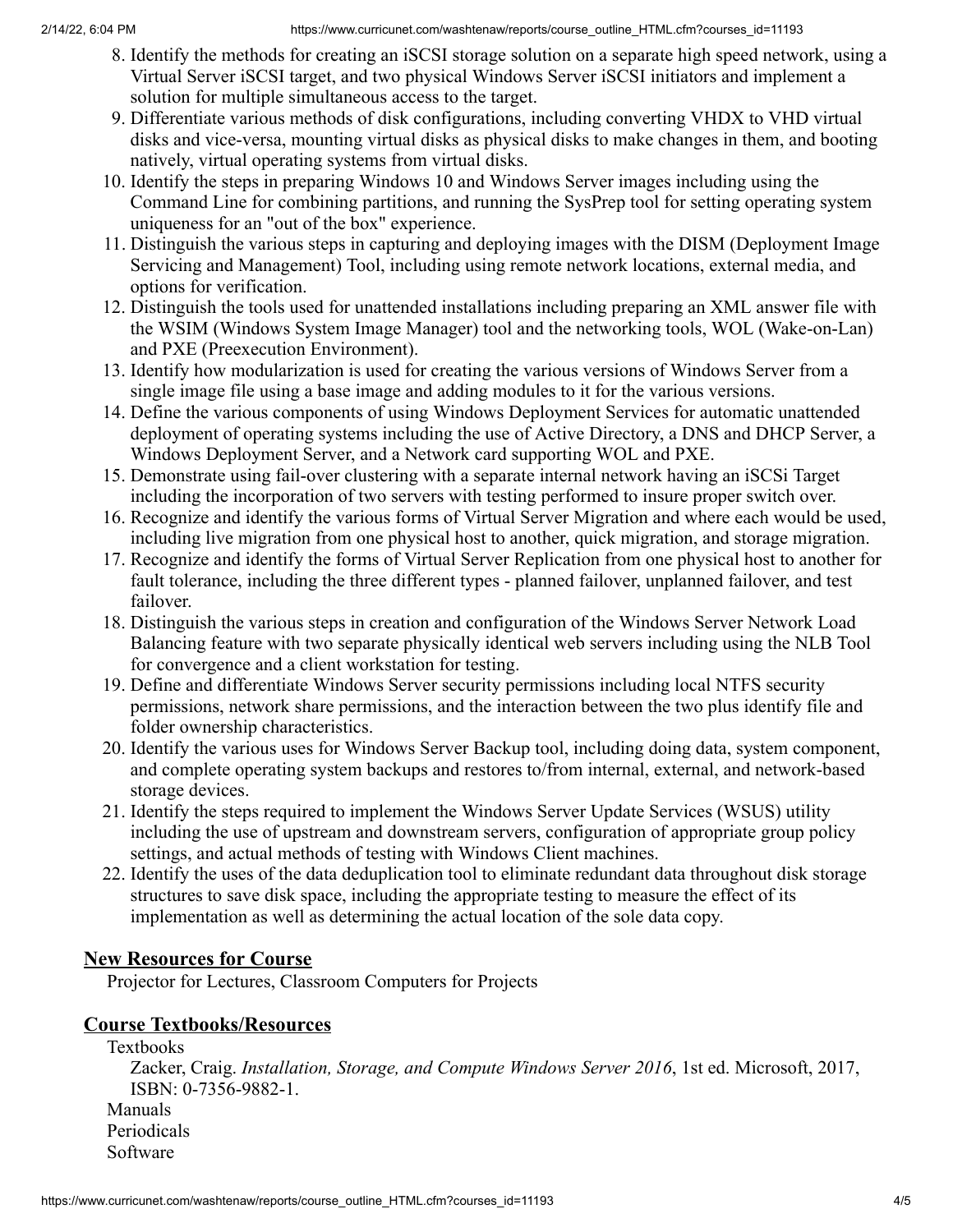# **Equipment/Facilities**

Level III classroom Computer workstations/lab Data projector/computer

| <b>Reviewer</b>                        | Action                  | Date         |
|----------------------------------------|-------------------------|--------------|
| <b>Faculty Preparer:</b>               |                         |              |
| Cyndi Millns                           | <b>Faculty Preparer</b> | Sep 16, 2021 |
| <b>Department Chair/Area Director:</b> |                         |              |
| Cyndi Millns                           | Recommend Approval      | Sep 16, 2021 |
| Dean:                                  |                         |              |
| Eva Samulski                           | Recommend Approval      | Sep 20, 2021 |
| <b>Curriculum Committee Chair:</b>     |                         |              |
| Randy Van Wagnen                       | Recommend Approval      | Jan 27, 2022 |
| <b>Assessment Committee Chair:</b>     |                         |              |
| <b>Shawn Deron</b>                     | Recommend Approval      | Jan 30, 2022 |
| <b>Vice President for Instruction:</b> |                         |              |
| Kimberly Hurns                         | Approve                 | Jan 30, 2022 |
|                                        |                         |              |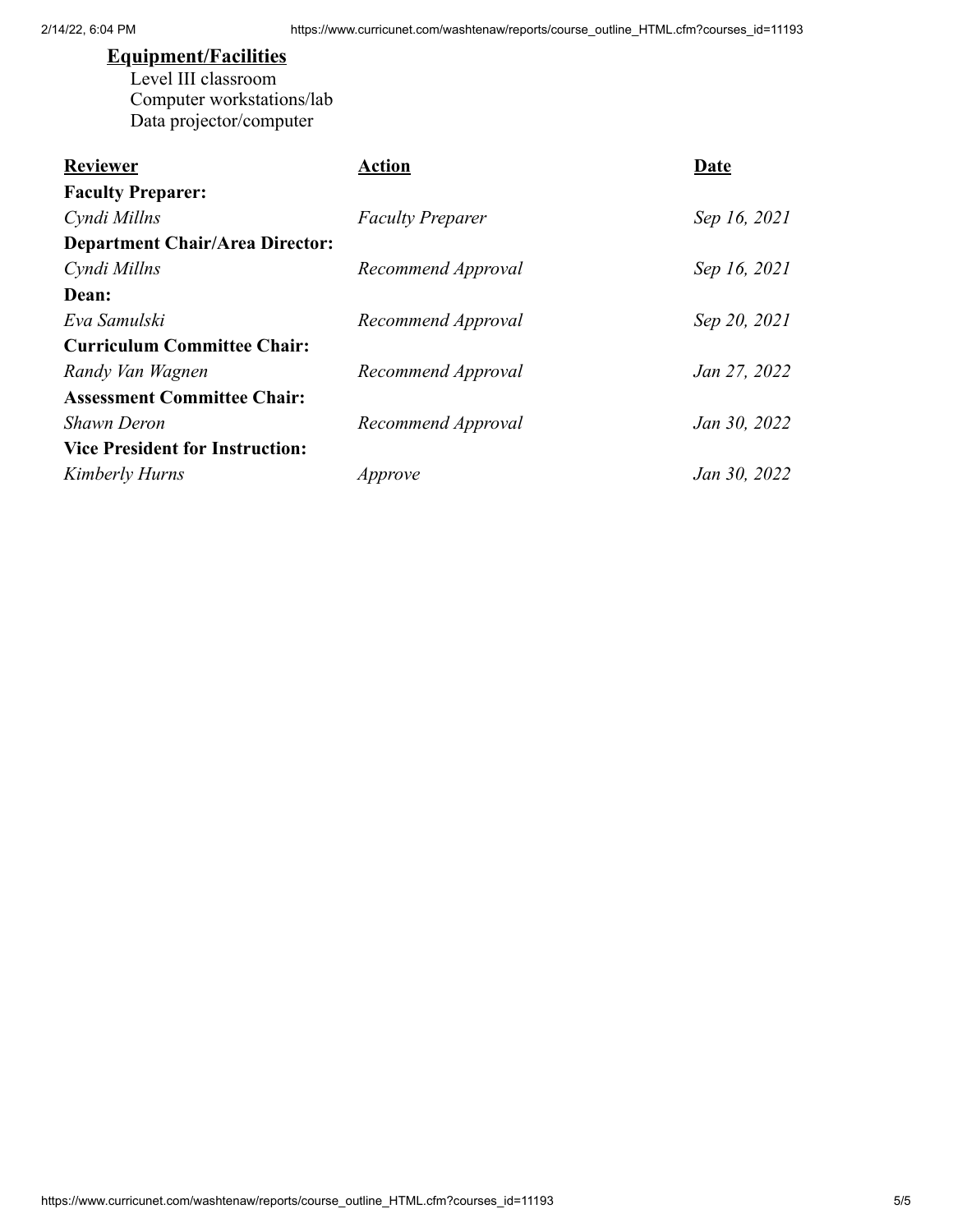# Washtenaw Community College Comprehensive Report

# CNT 211 Installation, Storage, and Compute - Windows Server 2016 Effective Term: Spring/Summer 2018

### Course Cover

| <b>Division:</b> Business and Computer Technologies                         |
|-----------------------------------------------------------------------------|
| <b>Department:</b> Computer Instruction                                     |
| <b>Discipline:</b> Computer Networking Technology                           |
| <b>Course Number: 211</b>                                                   |
| Org Number: 13400                                                           |
| Full Course Title: Installation, Storage, and Compute - Windows Server 2016 |
| <b>Transcript Title: Install/Stor Win Server 2016</b>                       |
| Is Consultation with other department(s) required: No                       |
| Publish in the Following: College Catalog, Time Schedule, Web Page          |
| <b>Reason for Submission: Course Change</b>                                 |
| <b>Change Information:</b>                                                  |
| Consultation with all departments affected by this course is required.      |
| Course title                                                                |
| <b>Course description</b>                                                   |
| Pre-requisite, co-requisite, or enrollment restrictions                     |
| <b>Outcomes/Assessment</b>                                                  |
| $\mathbf{\Omega}$                                                           |

Objectives/Evaluation

Rationale: The three Microsoft MCSA Certifications have totally changed for the 2016 version of Windows Server. The emphasis with this first certification (which CNT211 aligns to) is now Installation, Storage and Maintenance in contrast to the Windows Server 2012 version which covered topics that have now been moved to the other two certifications. Also, a considerable number of new features have been added, resulting in additional material to incorporate into this version of the course.

Proposed Start Semester: Spring/Summer 2018

Course Description: This course is part of a series of courses that provides the skills and knowledge necessary to work in a Windows Server 2016 environment and lays a foundation for the first Windows Server 2016 MCSA certification. Topics include the installation options for Server 2016 including graphical, server core, Nano server, and server containers. Also, methods of handling installations, including imaging and various image deployment options are covered. Storage features such as RAID, storage spaces, ISCSI, and fail-over clustering are implemented with both physical and virtual disks. Server maintenance including backups, WSUS, VM migration and replicas, network load balancing and permissions are incorporated. The title of this course was previously Installing and Configuring Windows Server 2012. including imaging and various image deployment options are covered. Storage features such as RAID,<br>storage spaces, ISCSI, and fail-over clustering are implemented with both physical and virtual disks.<br>Server maintenance in

### Course Credit Hours

Variable hours: No Credits: 4 Lecture Hours: Instructor: 60 Student: 60 Lab: Instructor: 0 Student: 0 Clinical: Instructor: 0 Student: 0

Total Contact Hours: Instructor: 60 Student: 60 Repeatable for Credit: NO Grading Methods: Letter Grades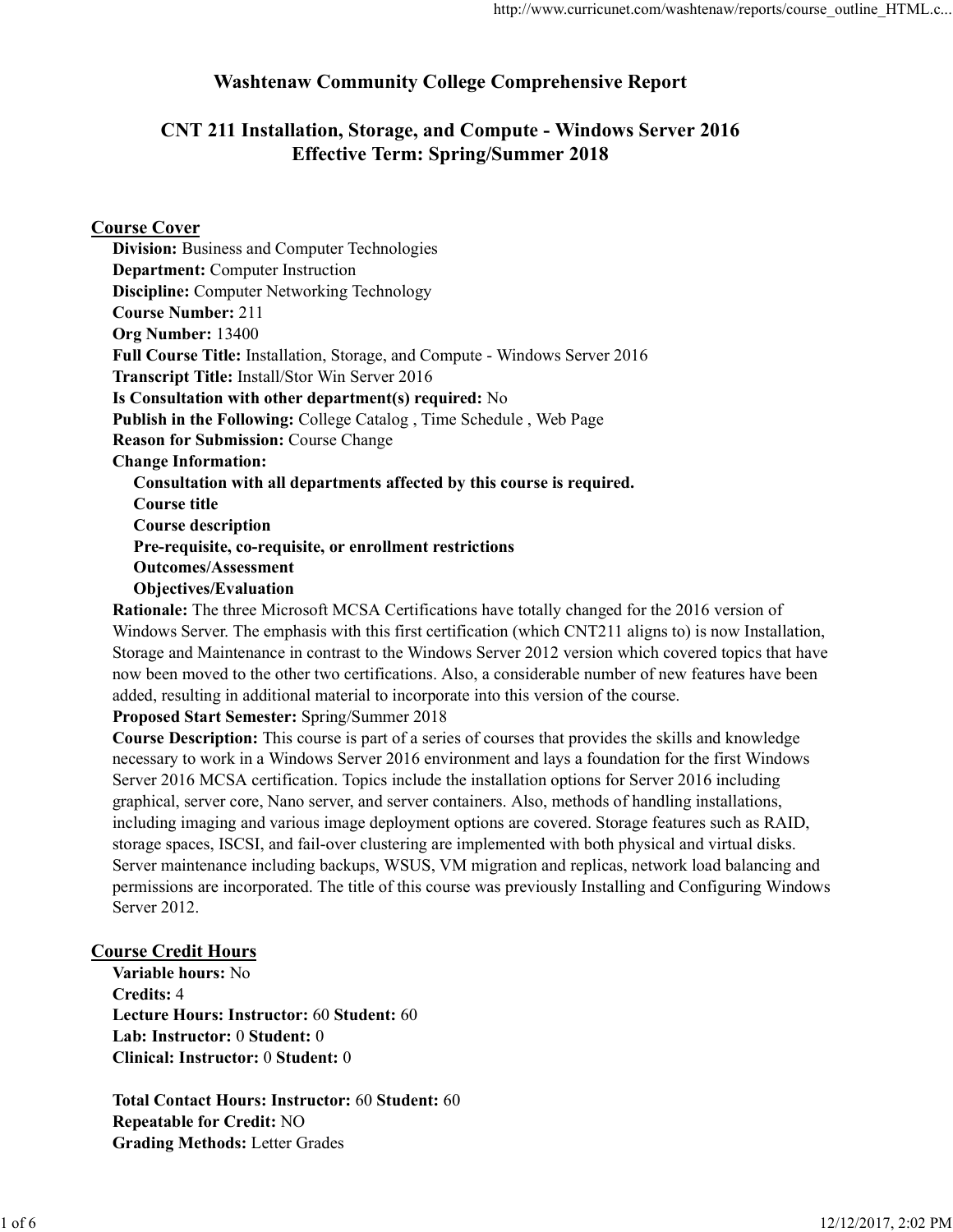#### Audit Are lectures, labs, or clinicals offered as separate sections?: NO (same sections)

### College-Level Reading and Writing

College-level Reading & Writing

## College-Level Math

No Level Required

## **Requisites**

## General Education

General Education Area 7 - Computer and Information Literacy Assoc in Arts - Comp Lit Assoc in Applied Sci - Comp Lit Assoc in Science - Comp Lit

## Request Course Transfer

Proposed For: Eastern Michigan University

### Student Learning Outcomes

1. Identify the Windows Server editions, the types of installations, including the techniques for configuring the graphical version, Server Core, Nano Server, and Window Server Containers using virtualization techniques within Hyper-V, performing installations over the network and performing subsequent post-installation tasks using the command line and PowerShell.

### Assessment 1

Assessment Tool: Written exam specifically created for the assessment

Assessment Date: Fall 2020

Assessment Cycle: Every Three Years

Course section(s)/other population: All course sections

Number students to be assessed: All students

How the assessment will be scored: Rubric: A written test will be given that addresses both the outcomes and objectives listed in the syllabus. This test will be divided into sections, each identified with an outcome, and the questions in each section will address the objectives. Standard of success to be used for this assessment: Average of all students taking the test should equal or exceed 70% correct answers for all questions used in the assessment test. 70% or greater of the number of students taking the assessment test should equal or exceed that 70% mark for all the questions used in the assessment test. Outcome success: average of all student scores for each particular outcome's part of the test equals or exceeds 70%. Who will score and analyze the data: All departmental instructors who teach sections of this identified with an outcome, and the questions in each section will address the objectives.<br>
Standard of success to be used for this assessment: Average of all students taking the test should<br>
equal or exceed 70% orrect an

course

2. Identify the principles related to installing various storage solutions including implementing various forms of RAID, (0,1,3), storage spaces with thin provisioning, and iSCSI fault tolerant storage with simultaneous access from multiple servers.

#### Assessment 1

Assessment Tool: Written exam specifically created for the assessment Assessment Date: Fall 2020 Assessment Cycle: Every Three Years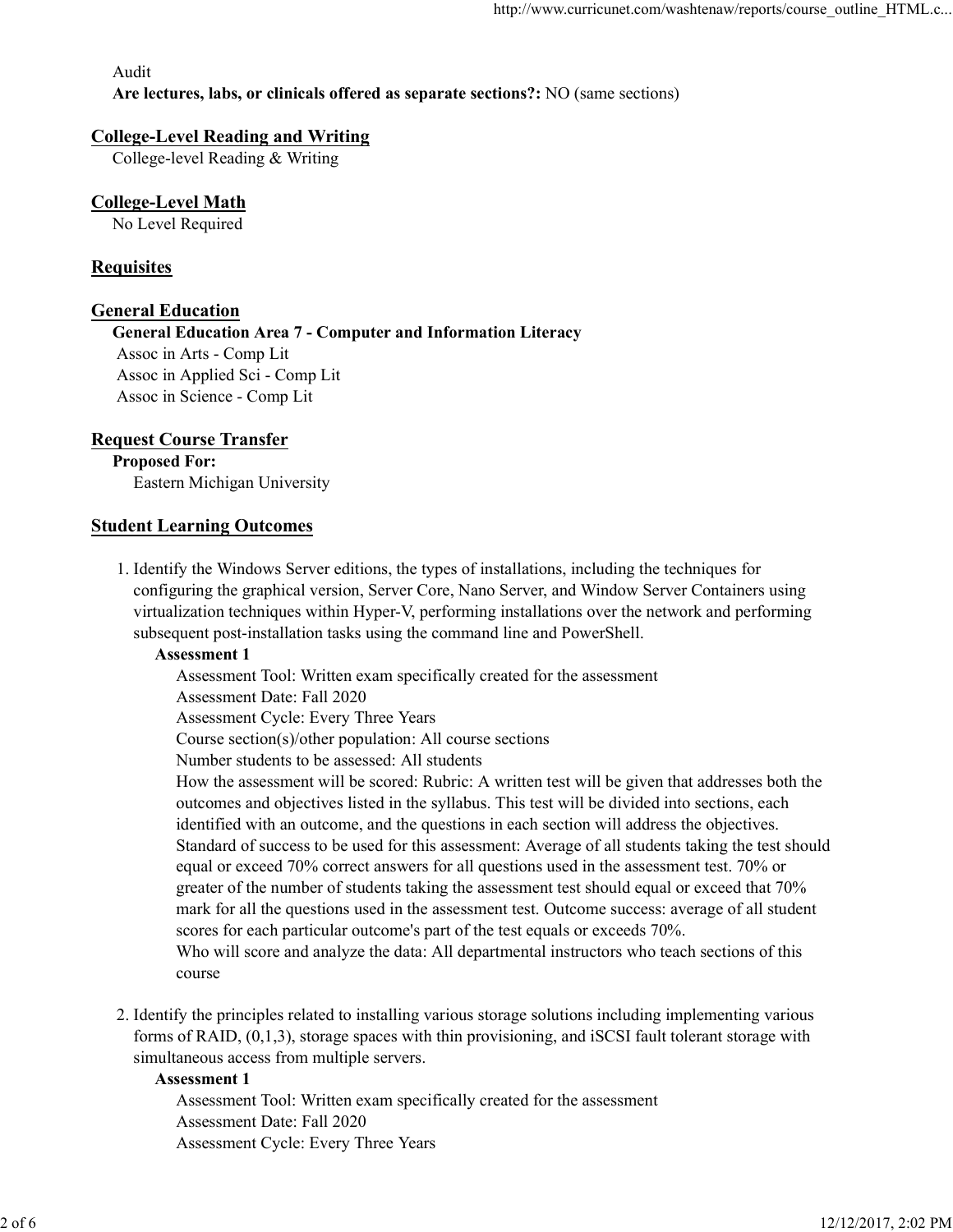Course section(s)/other population: All course sections

Number students to be assessed: All students

How the assessment will be scored: Rubric: A written test will be given that addresses both the outcomes and objectives listed in the syllabus. This test will be divided into sections, each identified with an outcome, and the questions in each section will address the objectives. Standard of success to be used for this assessment: Average of all students taking the test should equal or exceed 70% correct answers for all questions used in the assessment test. 70% or greater of the number of students taking the assessment test should equal or exceed that 70% mark for all the questions used in the assessment test. Outcome success: average of all student scores for each particular outcome's part of the test equal or exceeds 70%. Who will score and analyze the data: All departmental instructors who teach sections of this

course

3. Recognize and identify the various implementations of server and client image preparation and deployment, including the use of the DISM and SysPrep Tools, plus implementing Windows Deployment Services in an Active Directory environment.

#### Assessment 1

Assessment Tool: Written exam specifically created for the assessment Assessment Date: Fall 2020

Assessment Cycle: Every Three Years

Course section(s)/other population: All course sections

Number students to be assessed: All students

How the assessment will be scored: Rubric: A written test will be given that addresses both the outcomes and objectives listed in the syllabus. This test will be divided into sections, each identified with an outcome, and the questions in each section will address the objectives. Standard of success to be used for this assessment: Average of all students taking the test should equal or exceed 70% correct answers for all questions used in the assessment test. 70% or greater of the number of students taking the assessment test should equal or exceed that 70% mark for all the questions used in the assessment test. Outcome success: average of all student scores for each particular outcome's part of the test equal or exceeds 70%. Who will score and analyze the data: All departmental instructors who teach sections of this course

4. Recognize and identify fault tolerant and load balancing solutions, including fail-over clustering with a separate iSCSI network, Network Load Balancing using web servers, and Hyper-V Migration and Replicas transferring live virtual machines between hosts.

### Assessment 1

Assessment Tool: Written exam specifically created for the assessment

Assessment Date: Fall 2020

Assessment Cycle: Every Three Years

Course section(s)/other population: All course sections

Number students to be assessed: All students

How the assessment will be scored: Rubric: A written test will be given that addresses both the outcomes and objectives listed in the syllabus. This test will be divided into sections, each identified with an outcome, and the questions in each section will address the objectives. Standard of success to be used for this assessment: Average of all students taking the test should equal or exceed 70% correct answers for all questions used in the assessment test. 70% or greater of the number of students taking the assessment test should equal or exceed that 70% mark for all the questions used in the assessment test. Outcome success: average of all student scores for each particular outcome's part of the test equal or exceeds 70%. Assessment I<br>
Assessment I of the Maximum Schware in the sesses and the sesses and the sesses and the UV Witten carm specifically created for the assessment Assessment Cycle: Every Three Years<br>
Course section(s)/other pop

Who will score and analyze the data: All departmental instructors who teach sections of this course.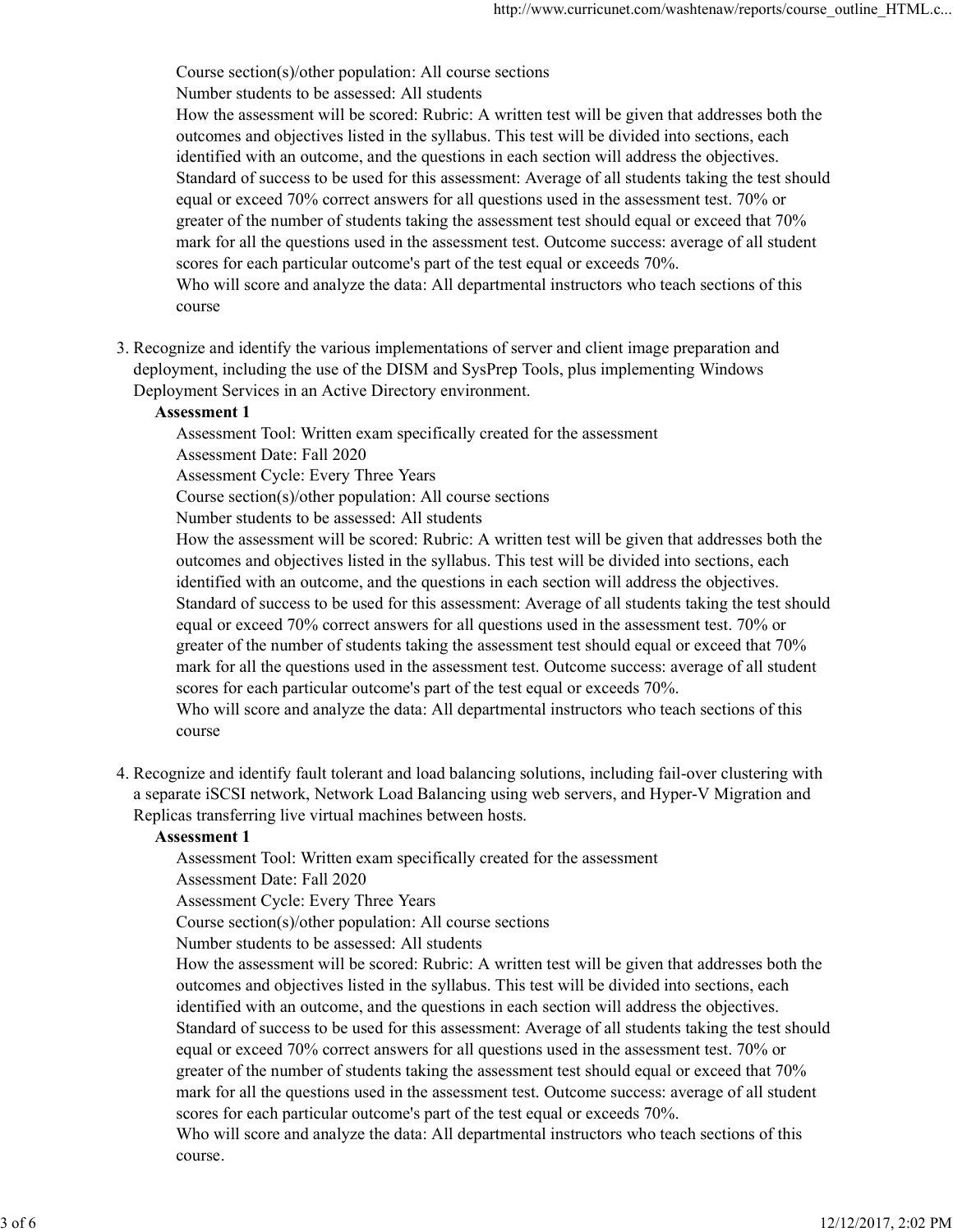5. Identify and configure maintenance and security implementations including Windows backup, Windows Server Update Services (WSUS), data deduplication, and permissions including NTFS Security as well as share permissions.

#### Assessment 1

Assessment Tool: Written exam specifically created for the assessment Assessment Date: Fall 2020

Assessment Cycle: Every Three Years

Course section(s)/other population: All course sections

Number students to be assessed: All students

How the assessment will be scored: Rubric: A written test will be given that addresses both the outcomes and objectives listed in the syllabus. This test will be divided into sections, each identified with an outcome, and the questions in each section will address the objectives. Standard of success to be used for this assessment: Average of all students taking the test should equal or exceed 70% correct answers for all questions used in the assessment test. 70% or greater of the number of students taking the assessment test should equal or exceed that 70% mark for all the questions used in the assessment test. Outcome success: average of all student scores for each particular outcome's part of the test equal or exceeds 70%.

Who will score and analyze the data: All departmental instructors who teach sections of this course

## Course Objectives

- 1. Identify the various methods of Server 2016 installations including stand-alone, over the network, etc., and the initial configuration of a Server installation including naming, addressing, and other important settings.
- 2. Identify server virtualization techniques including installation of various editions (Server Core and Nano Server) of Server 2016 and Windows 10 in a virtual machine, and identify the tools necessary for management of these operating systems remotely and with PowerShell.
- 3. Identify the various editions of Server 2016, including their suggested uses, their price structure, types of licenses/activation techniques and the various options and components associated with each one.
- Define the methods for creating Windows Operating System Containers, including the Server Core 4. OS and the Web Server OS using the Docker tools, and the methods for the configuration and testing of these systems.
- 5. Identify the components associated with virtual networking, including the three main types of virtual networks, the creation of multiple virtual networks of each type, virtual switch components including MAC and IP addressing, and V-LANs.
- 6. Identify the different forms of basic RAID used with Windows Server 2016, including Raid 0 stripping, Raid 1 - mirroring, Raid 5 - stripping with parity, and testing each form using actual disk failures.
- 7. Create and configure thin provisioning with Windows Server storage space implementations including creating large virtual disks made up of a number of small physical disks, testing of fault-tolerance, hot swapping of disks and disk recovery. othermy of entroping particles and the Syrstem content of the DISM (Deployment Image Servicing and Management Of 112/12/2017, 2:02 PM<br>Service and Management Disc increase the state of the music or entroping exists and conf
	- 8. Identify the methods for creating an iSCSI storage solution on a separate high speed network, using a Virtual Server 2016 iSCSI target, and two physical Server 2016 iSCSI initiators and implement a solution for multiple simultaneous access to the target.
	- 9. Differentiate various methods of disk configurations, including converting VHDX to VHD virtual disks and vice-versa, mounting virtual disks as physical disks to make changes in them, and booting natively, virtual operating systems from virtual disks.
	- Identify the steps in preparing Windows 10 and Server 2016 images including using the Command 10. Line for combining partitions, and running the SysPrep tool for setting operating system uniqueness for an "out of the box" experience.
	- 11. Distinguish the various steps in capturing and deploying images with the DISM (Deployment Image Servicing and Management) Tool, including using remote network locations, external media, and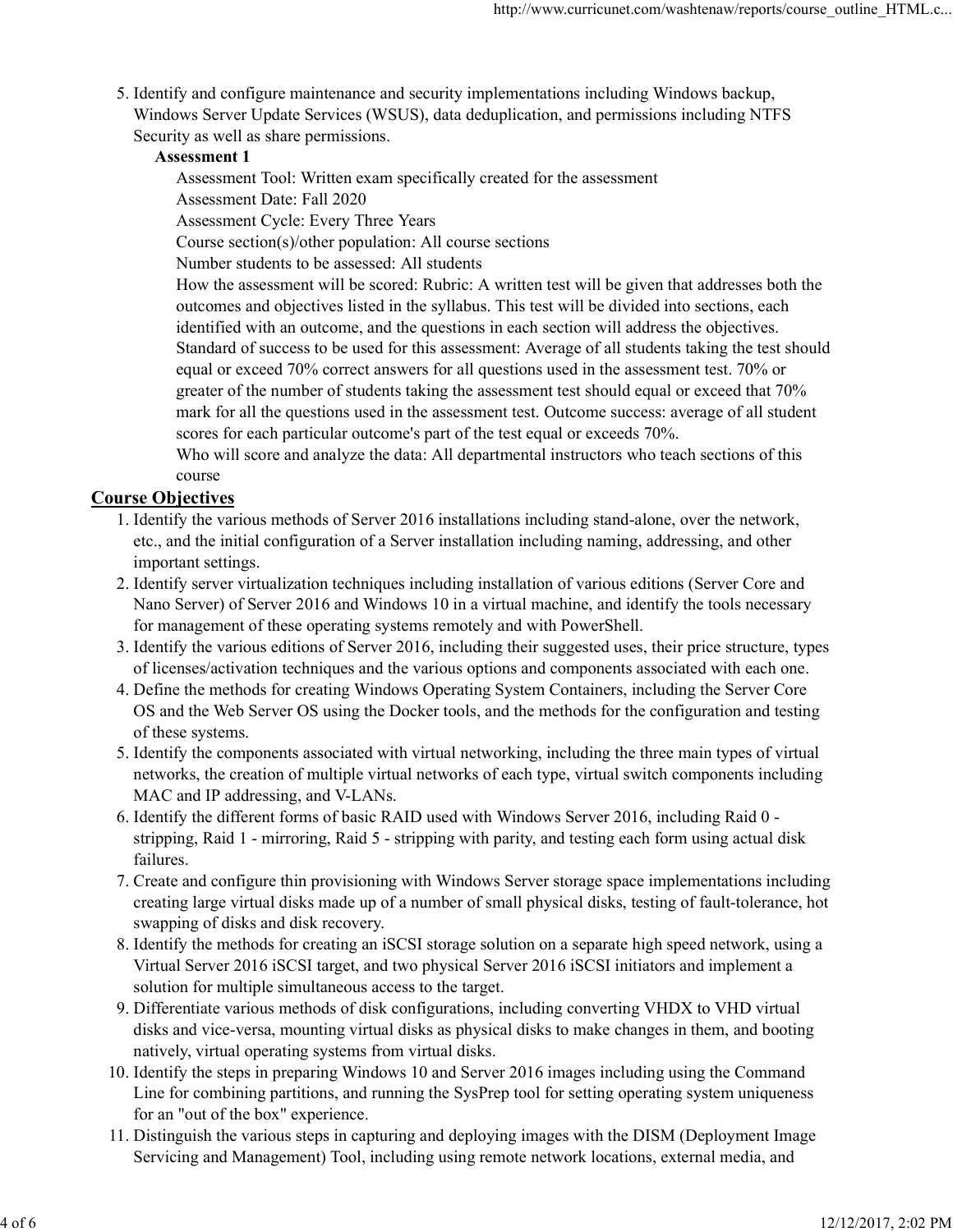options for verification.

- 12. Distinguish the tools used for unattended installations including preparing an XML answer file with the WSIM (Windows System Image Manager) tool and the networking tools, WOL (Wake-on-Lan) and PXE (Preexecution Environment).
- 13. Identify how modularization is used for creating the various versions of Windows Server 2016 from a single image file using a base image and adding modules to it for the various versions.
- 14. Define the various components of using Windows Deployment Services for automatic unattended deployment of operating systems including the use of Active Directory, a DNS and DHCP Server, a Windows Deployment Server, and a Network card supporting WOL and PXE.
- 15. Demonstrate using fail-over clustering with a separate internal network having an iSCSi Target including the incorporation of two servers with testing performed to insure proper switch over.
- 16. Recognize and identify the various forms of Virtual Server Migration and where each would be used, including live migration from one physical host to another, quick migration, and storage migration.
- 17. Recognize and identify the forms of Virtual Server Replication from one physical host to another for fault tolerance, including the three different types - planned failover, unplanned failover, and test failover.
- Distinguish the various steps in creation and configuration of the Server 2016 Network Load 18. Balancing feature with two separate physically identical web servers including using the NLB Tool for convergence and a client workstation for testing.
- 19. Define and differentiate Windows Server 2016 security permissions including local NTFS security permissions, network share permissions, and the interaction between the two plus identify file and folder ownership characteristics.
- 20. Identify the various uses for Windows Server 2016 Backup tool, including doing data, system component, and complete operating system backups and restores to/from internal, external, and network-based storage devices.
- 21. Identify the steps required to implement the Windows Server Update Services (WSUS) utility including the use of upstream and downstream servers, configuration of appropriate group policy settings, and actual methods of testing with Windows Client machines.
- 22. Identify the uses of the data deduplication tool to eliminate redundant data throughout disk storage structures to save disk space, including the appropriate testing to measure the effect of its implementation as well as determining the actual location of the sole data copy.

### New Resources for Course

Projector for Lectures, Classroom Computers for Projects

#### Course Textbooks/Resources

Textbooks

Zacker, Craig. Installation, Storage, and Compute Windows Server 2016, 1st ed. Microsoft, 2017, ISBN: 0-7356-9882-1.

Manuals

Reichert. CNT211 Installation, Storage, and Computer for Windows Server 2016, Xandu Publishing, 10-15-2017 **COUTS TEXIDOOIS NEADITES**<br>
Textbooks<br>
Zacker, Craig, *Installation, Storage, and Compute Windows Server 2016*, 1st ed. Microsoft, 2017,<br>
ISBN: 0-7356-9882-1.<br>
Manuals<br>
Machanta Reichert. CNT211 Installation, Storage, and

Periodicals

Software

### Equipment/Facilities

Level III classroom Computer workstations/lab Data projector/computer